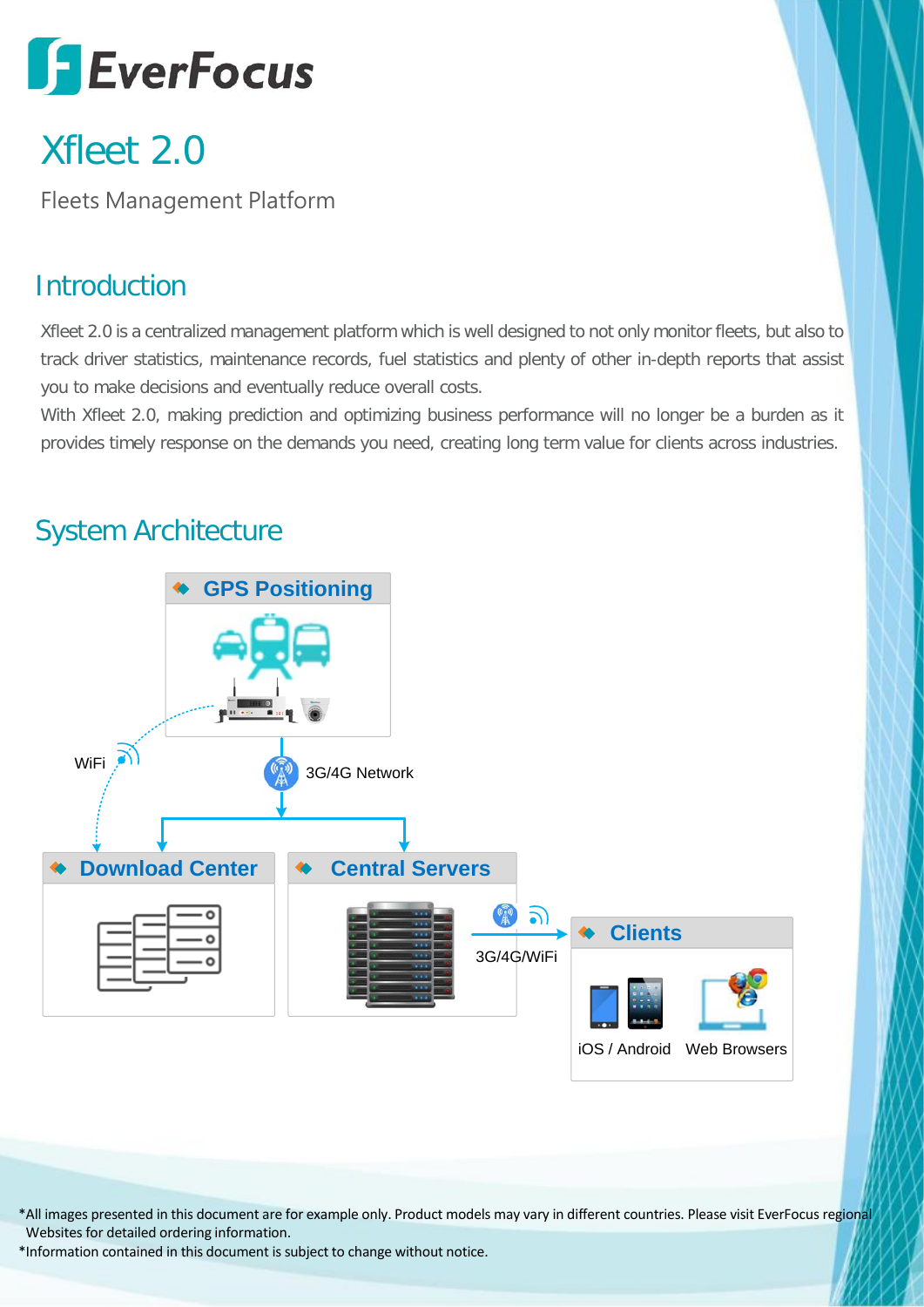### Features

#### **GPS Positioning**

With the GPS positioning function, the moving vehicles can be displayed on the e-map along with plenty of information such as vehicle location, speed, mileage, driver information, alarm information and etc.

#### **Geofence**

Users can configure Geofence with different shapes for fleets monitoring. When vehicles move in/out a geofence, the alarm will be triggered.

#### **Track Query**

Users can query the tracking historic data in a period of time along with the location, speed vehicle info. The queried tracking data can be displayed on the e-map.

#### **Alarm Linkage**

By configuring the alarm linkage function on the client, the specified alarms will be listed on the Alarm Info list. Users can also configure alarm actions including video preview, audio sound, alarm recording and email alert for notification.

#### **Images Snapshot**

Users can capture snapshot images from the live view video window or from the vehicle icon on the map. Users can also configure the alarm snapshot function, which will take snapshot images when alarms occur.

#### **Real-Time Live Video Monitoring through 3G/4G Network**

Users can monitor the live view video from the moving vehicles through 3G/4G network. In order to keep fluent video streams, users can optionally configure video resolution or video quality. Live streams can be played on the window with multiple layout options and can be played in sequence. The Live View monitoring also supports Intercom and PTZ camera operation.

#### **Remote Video Playback**

Clients can remotely search for recording files and remotely play back the recordings.

#### **Rules Management**

Through Rules Management, users are able to assign the desired rules to individual vehicles. Rules include Schedule Recording and WiFi Download.

#### **Web Browser Operation (IE, Chrome, Firefox)**

The platform supports Web browser viewing and operating. Users are able to monitor live view, tracking vehicles or configure the desired settings through the desired Web browsers.

#### **Mobile APP (iOS / Android)**

Users are able to monitor live view, tracking vehicles through the mobile devices using the mobile APP.